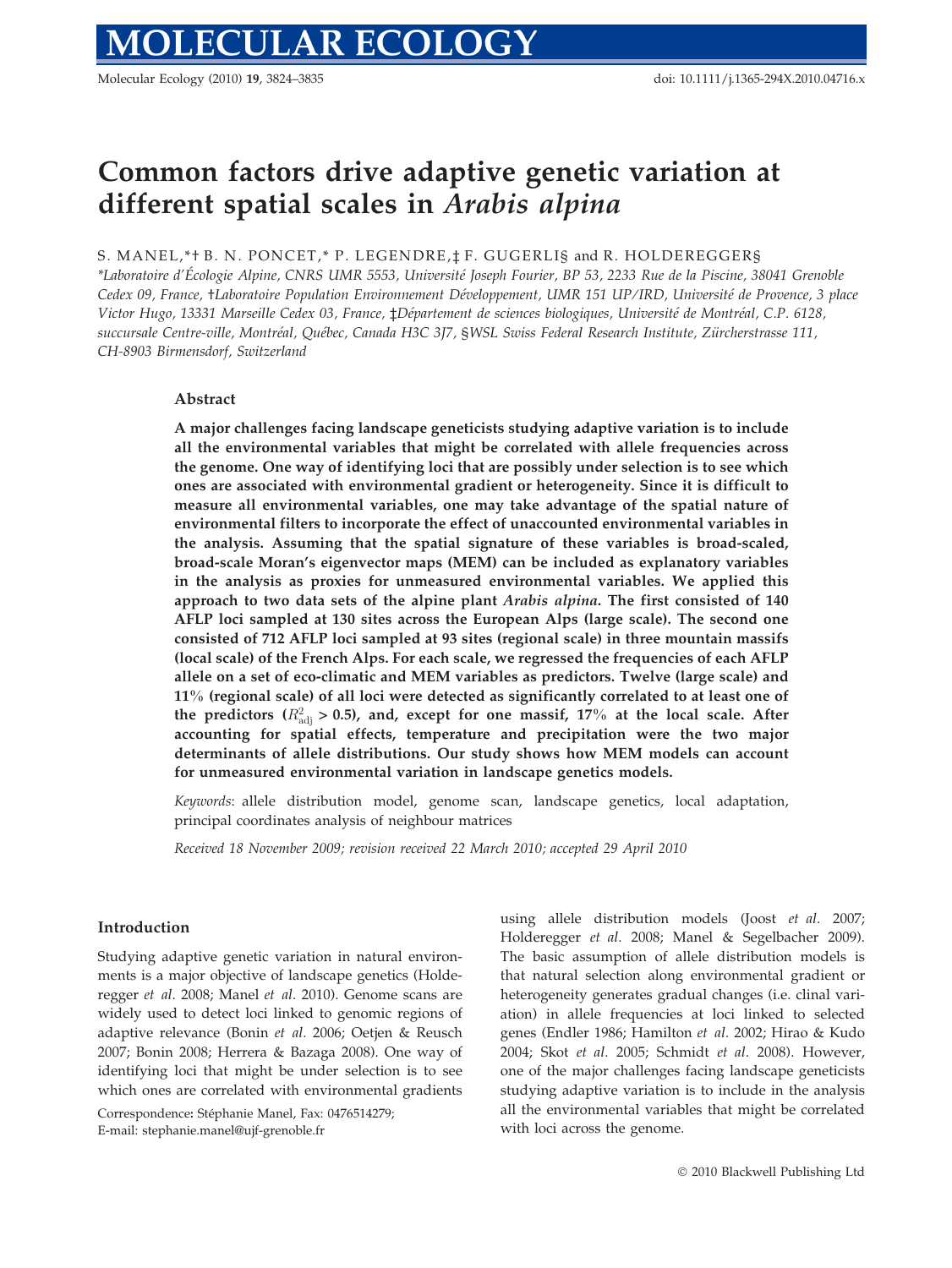The investigation of allele distribution in response to environmental factors parallels a research question of great interest in ecology, namely the explanation of species distribution patterns (Legendre 1993; Gaston & Blackburn 2009), since beta diversity (i.e. the variation in species composition among sites) is highly relevant for environmental protection and management policies (Legendre et al. 2005). In addition to multi-facetted competition, the distribution of species is influenced by many environmental variables, many of which are spatially structured. In consequence, patterns of species distribution are space-dependent (Legendre 1993; Wagner & Fortin 2005). At large scale, geographical and environmental variations are mostly inter-dependent, leading to respective patterns at broad spatial scales (Wiens 1989). In contrast, biotic processes such as dispersal, mating or competition mostly invoke spatial patterns at intermediate or small spatial scales.

Recently, Jombart et al. (2009) reviewed several options to consider spatial variation in ecological data. The method of Moran's eigenvector maps (MEM) was identified as a particularly promising tool for separating and modelling spatial patterns comprised within environmental variation (Borcard & Legendre 2002; Dray et al. 2006; Garcia et al. 2009). MEM analysis allows the identification of relationships between a variable of interest (e.g. allele frequency) and environmental variables at multiple spatial scales in regression or canonical analyses. In this study, the MEM analysis will provide proxies for unaccounted environmental variables that will be used as predictors in regressions to explain allele frequencies distribution. MEM variables are the eigenvectors of a spatial weighting matrix calculated from the site geographic coordinates. MEM analysis produces uncorrelated spatial eigenfunctions used to dissect the spatial patterns of the studied variation (allele frequencies in the present context) across a range of spatial scales. The first few MEM variables, which have large Moran's I coefficients (this is a measure of spatial autocorrelation; Epperson 2003), can be used to model broad-scale processes (e.g. environmental variation in space), whereas subsequent MEM variables with smaller Moran's I coefficients can be used to model the spatial autocorrelation generated by biotic processes such as individual dispersal (Dray et al. 2006). The MEM method provides a flexible approach to incorporate geographic relationships in model structure dealing with patterns at multiples scales (Diniz-Filho et al. 2009). Examples of its application are rare because of its recent development (but see Borcard et al. 2004; Dray et al. 2006; Garcia et al. 2009; Gazol & Ibanez 2010 for examples).

Once the purely geographical component in an allele distribution model is considered, another question

related to space arises: what is the best spatial scale to study adaptation? Adaptation likely operates at different spatial scales, as pointed out by Savolainen et al. (2007). Until recently, molecular biologists expected adaptation to occur in a repeated and predictive way at broader spatial scales, at least in mobile species. Recent studies, however, have challenged this belief, showing that molecular adaptation is often local (Conover et al. 2006), a view shared by most ecologists. In reality, adaptive processes probably form a complex multi-scale continuum, with natural selection being the result of this complex continuum of scales. In addition, for application and in the light of global changes, identifying the working scales of adaptive genetic variation is crucial for species conservation (Stockwell et al. 2003). Given the complexity of scale-dependence in ecological patterns, it is essential to evaluate adaptive responses along a range of spatial scales (Thompson & McGarigal 2002).

In the present study, we aim at identifying loci significantly correlated with environmental variables (i.e. loci linked to genes under selection and therefore of ecological relevance) in the alpine plant Arabis alpina at three spatial scales, i.e. large, regional, and local scales. We introduce a new approach to correlate allele frequencies derived from genome scans with a wide array of environmental variables and broad-scaled MEM variables, the latter representing unmeasured broad-scale environmental variation. Since it is difficult to measure all environmental variables, our approach takes advantage of the spatial nature of environmental gradients to include unaccounted environmental variation in the analysis. We addressed the following specific question: are explanatory (i.e. environmental) variables driving patterns of adaptive genetic variation the same at different spatial scales?

## Materials and methods

We used two published genetic data sets (Gugerli et al. 2008; Alvarez et al. 2009; Herrmann et al. 2010; Poncet et al. 2010), which allowed for analyses at three different scales. The first data set was sampled over the entire European Alps (large scale) (Alvarez et al. 2009; Thiel-Egenter et al. 2009) (Fig. 1a). The second one, obtained in the French Alps (regional scale) (Herrmann et al. 2010; Poncet et al. 2010), included three separate mountain massifs of the French Alps (local scale; Fig. 1b).

#### Study species, study areas and genotyping

Arabis alpina L. (Brassicaceae) is a perennial arcticalpine rosette herb, which is widely distributed in the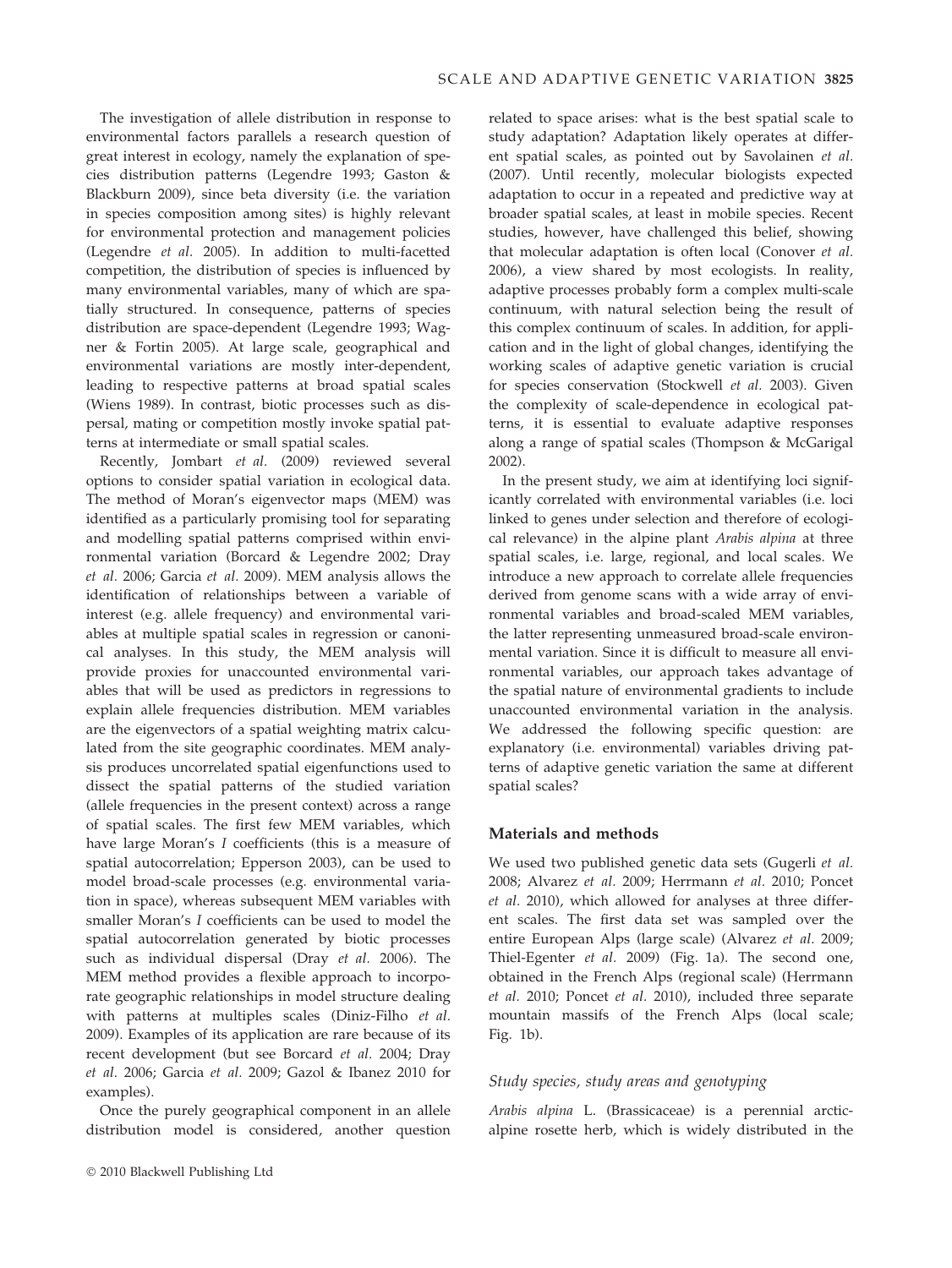

Fig. 1 Geographical arrangement of sampling locations (a) across the European Alps (crosses indicate the sampled populations) and (b) in the French Alps with three mountain massifs (Chartreuse, Vercors, southern French Alps) of (c) the Crucifer Arabis alpina. The grey square in (a) indicates the sampling area in the French Alps.

European Alps (Bovet et al. 2006; Ehrich et al. 2007). It has a large altitudinal distribution, ranging from the montane to the alpine and even nival vegetation belt. A. alpina prefers open, moist and rocky habitats but also grows at nutrient-rich, densely vegetated sites. It mainly reproduces sexually through seeds or asexually via stoloniferous growth (Ansell et al. 2008).

The samples of the first data set were collected and genotyped in the course of the European project IN-TRABIODIV (Gugerli et al. 2008). Leaf samples of A. alpina were collected across the European Alps (latitude: 44°48′ to 48°36′; longitude:  $5^{\circ}20'$  to  $15^{\circ}40'$ ) within a 12′ latitude  $\times$  20' longitude rectangular grid system (ca. 23 km  $\times$  25 km) during summer of 2004. The elevation of the sampling locations ranged from 640 m to 2820 m above sea level. Three plants (at a minimum distance of

10 m) were sampled in 130 cells, resulting in a total of 385 samples distributed over 171'350 km<sup>2</sup> (Fig. 1a). Samples were dried in silica gel, and AFLP data were generated using a protocol inspired from Vos et al. (1995) as described in Gugerli et al. (2008). After electrophoresis on an ABI 3100 automated sequencer (Applied Biosystems), 140 polymorphic AFLP loci were scored for presence/absence using GENOGRAPHER (http://hordeum.oscs.montana.edu/genographer/). A mean error rate of 1.3% per locus was estimated based on 46 duplicated samples.

The second data set was sampled in the French Alps (Herrmann et al. 2010; Poncet et al. 2010). Plants were collected from 93 locations in three mountain massifs (Vercors, Chartreuse, southern French Alps; Fig. 1b). Elevation of the sampling locations ranged from 691 m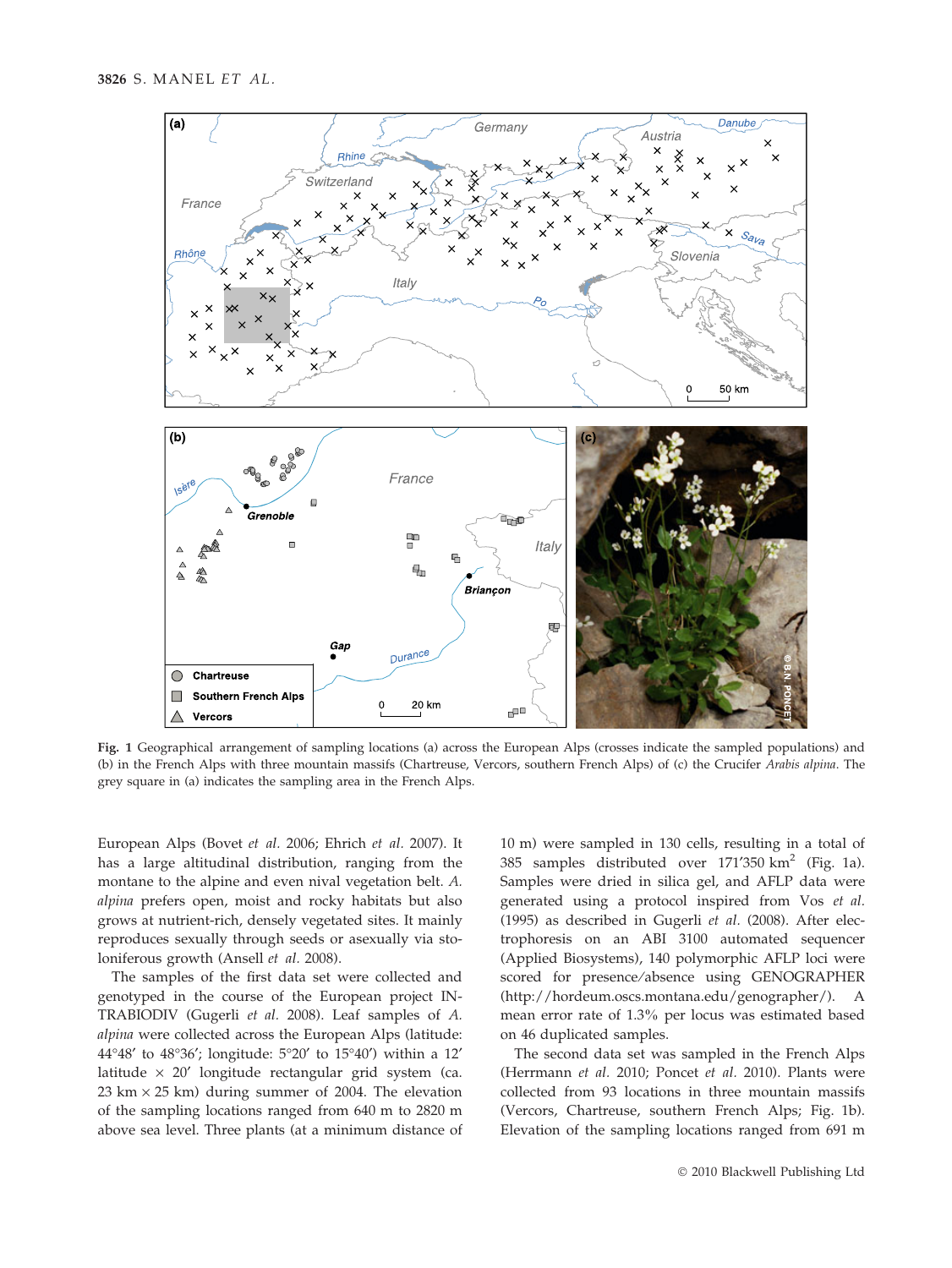to 3133 m above sea level. Fresh plant material from three to nine individuals per location was collected in the summer of 2006 and dried in silica gel. AFLP data were generated as outlined in Herrmann et al. (2010). After electrophoresis on an ABI 3100 automated sequencer, 1731 AFLP markers were scored for presence/absence from 321 individuals using GENEMAPER 3.7 (Applied Biosystems). An error rate of 1.2% per locus was estimated by duplicated analyses of 39 samples. Using the R script described in Herrmann et al. (2010), we automatically determined the presence or absence of AFLP fragments based on criteria related to peak height distribution, and we further removed loci of low reproducibility. This procedure resulted in a final data set containing 712 polymorphic AFLP loci. Note that the two genetic data sets described above did not comprise the same AFLP loci. We could thus compare the percentages of detected loci and of environmental predictors correlated to allele distributions but not directly of corresponding genomic regions between large vs. regional and local scales. For further analysis, we used the allele frequencies at AFLP loci per location.

#### Environmental variables and PCA

Fourteen monthly and annual environmental variables related to temperature, precipitation and topography were extracted per sampling location from published GIS eco-climatic layers from 1980 to 1989 (200-m resolution; Zimmermann & Kienast 1999) (Table 1). A principal component analysis (PCA) was applied to these environmental variables to examine possible correlations between eco-climatic variables and elevation and remove redundant variables (i.e. variables that were correlated at  $|r| > 0.8$  and which were logically related). We first identified variables correlated to each

retained axis, creating groups of variables. Within each group, we kept only one (or two) variables considered to be the most pertinent in terms of local adaptation in plants.

#### Statistical analysis

For the identification of AFLP loci of ecological relevance, we applied the suite of analyses described below for each of the three spatial scales separately (i.e. large, regional and local) with the objective of explaining AFLP allele distributions by environmental predictors.

First, we used only the environmental variables identified as being uncorrelated from the PCA analysis. These environmental variables, except aspect, were used both untransformed and transformed into cubic polynomials, the latter to account for nonlinear relationships between AFLP allele frequencies and these variables (Legendre & Legendre 1998). Aspect was transformed into sin(aspect) and cos(aspect), rendering this variable appropriate for use in linear models. Since environmental and geographical variation are considered to covary at broad spatial scales (see Introduction), we assumed that the spatial signature of unaccounted environmental variables was mostly broad-scaled. Therefore, we used broad-scaled MEM (i.e. the first half of the MEM eigenfunctions that model positive spatial correlation). They were used as proxies for unaccounted environmental variation. MEM are spatial eigenfunctions, computed from the geographic coordinates of the study sites, that describe the spatial relationships among the sites at all scales that can be perceived by the sampling design. The type of MEM variables computed in the present study were formerly called principal coordinates of neighbour matrices (PCNM) (Borcard & Legendre 2002; Borcard et al. 2004; Dray et al. 2006).

Table 1 Environmental (climatic and topographic) variables used to explain allele frequencies at amplified fragment length polymorphism (AFLP) loci in Arabis alpina. Variables finally included in the analyses are in bold

| Yearly climatic layers<br>(period 1980–1989)   | ddeg: annual degree days above $0^{\circ}C$ from daily climate maps $[{}^{\circ}C \times \text{days}]$<br>prcpangy: mean annual precipitation sum [cm]<br>srad: annual mean of daily global radiation (horizon- terrain-corrected) [kJ/m <sup>2</sup> /day]<br>tmaxavgiy: number of days with maximum temperature below freezing<br>tmaxavgty: mean annual maximum temperature $[°C]$ |  |  |  |
|------------------------------------------------|---------------------------------------------------------------------------------------------------------------------------------------------------------------------------------------------------------------------------------------------------------------------------------------------------------------------------------------------------------------------------------------|--|--|--|
| Seasonal climatic layers<br>(period 1980–1989) | tminavgiy: number of days with minimum temperature below freezing<br>tminavgty: mean annual minimum temperature $[°C]$<br>prcp0305: spring seasonal precipitation: number of rain days from March to May<br>prcp0608: summer seasonal precipitation: number of rain days from June to August                                                                                          |  |  |  |
| Topography                                     | dem: altitude<br>slp: slope $[\%]$<br>asp: aspect<br>topo: integrated topographic exposure map<br>twi: potential soil humidity                                                                                                                                                                                                                                                        |  |  |  |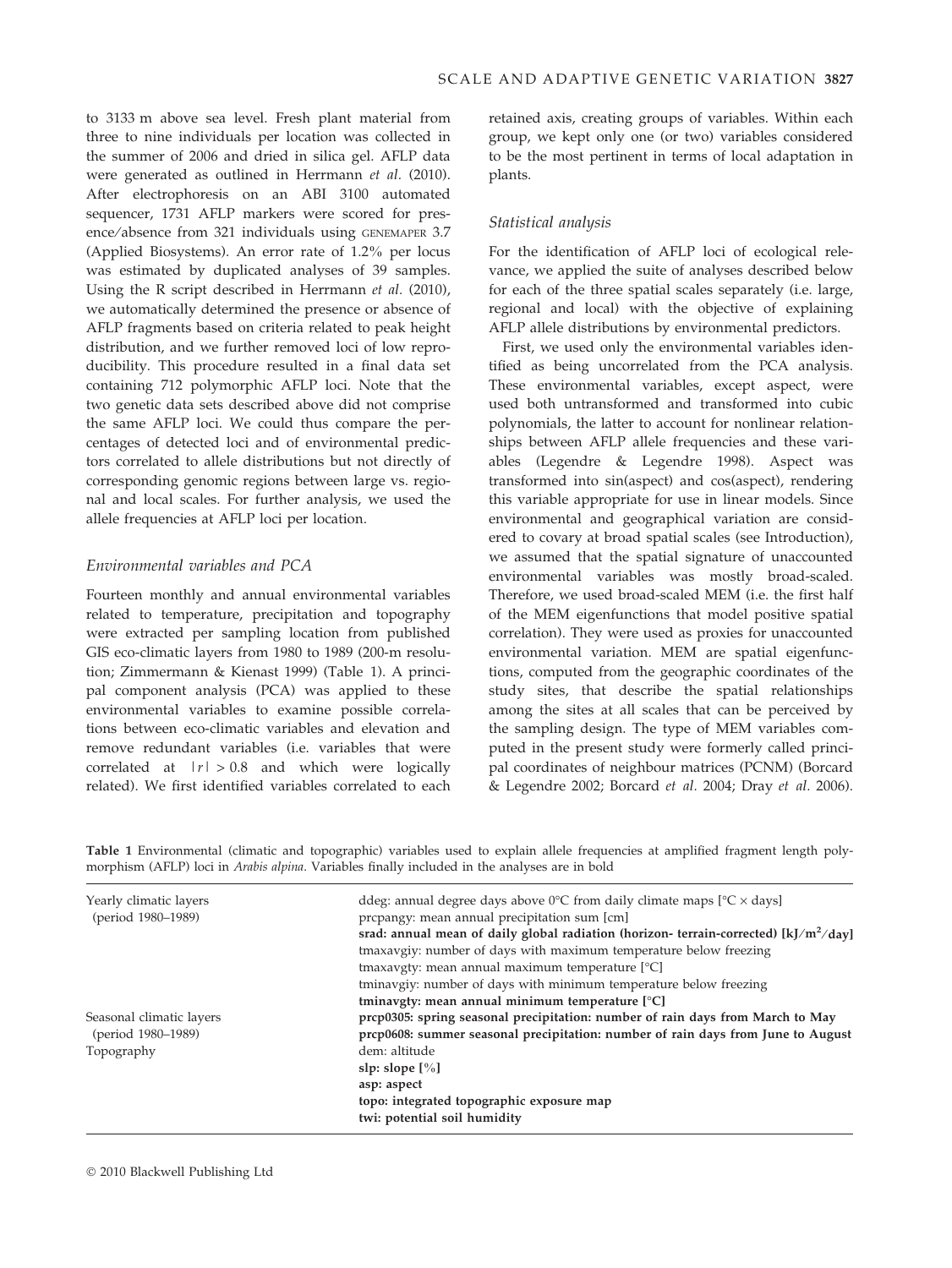Two joint tables of explanatory variables (i.e. predictors) were produced. The first one comprised the untransformed environmental variables (i.e. linear effects only, except for the cos/sin transformed aspect) and the broad-scale MEMs, while the second contained the transformed variables (i.e. polynomial effects and cos ⁄ sin aspect) and the broad-scale MEMs.

Second, for the large and regional scales, two multiple regressions were computed, between the allele frequencies per location and the two joint tables comprising respectively the linear and the polynomial effects. For the local scale, a multiple regression between allele frequencies per location was computed using only the first joint table containing the linear effects; the number of explanatory variables tested in the joint table with polynomial effects was too large given the number of study locations. Adjusted  $R^2$  values were computed, which are unbiased estimators of the explanatory power provided by a particular set of variables (Ohtani 2000). Loci with an adjusted  $R^2 \ge 0.5$ were considered to be significantly correlated to at least one predictor. In principle, several criteria could be used to identify loci of ecological relevance. (1) For example, one could test whether the regression of the loci on the environmental and broad-scaled MEM variables is significant, to identify the loci whose spatial variation can, at least to some extent, be explained by the environmental variables. This would be a liberal criterion: many loci with significant albeit small explained variation would be retained. One should, of course, use a correction for multiple testing (e.g. the Holm or Hochberg corrections; see Wright 1992) in order to have an experiment-wise error rate approximately equal to the significance level. (2) On the other hand, and as applied in this study, one could use the more conservative criterion of the proportion of variation of each locus explained by the environmental variables. One would use the adjusted R-square,  $R_{\text{adj}}^2$ , which is an unbiased estimator of the explained variation, and determine a threshold (here 0.50) combined with the criterion of a significant relationship; any other convenient threshold value could have been used.

Finally, we used linear regressions between allele frequencies at each of the identified significantly correlated loci and each predictor separately in order to estimate the explanatory power provided by each environmental variable, using  $R_{\text{adj}}^2$  values.

#### Results

#### PCA analysis of environmental variables

The first two axes of the PCA explained 60% of the variation in the environmental variables for the Euro-

pean Alps and 68% for the French Alps. At both scales, all temperature variables and elevation were highly correlated  $(|r| > 0.8)$  with the first PCA axis (Fig. 2). In the French Alps (Fig. 2b), precipitation variables were also correlated with the first PCA axis but less strongly than the temperature variables. For the European Alps (Fig. 2a), the precipitation variables (except summer seasonal precipitation, prcp0608) were correlated with the second PCA axis. We thus retained one variable from those correlated with axis 1 and two variables from those correlated to axis 2. Since we were interested in the biological interpretation of these variables, we preferred non-synthetic variables (by opposition to synthetic variable like PCA



Fig. 2 Representation of the standardized variables on a principal component plot, with PCA axis 1 as the abscissa and axis 2 as the ordinate. The circle delimiting the graph corresponds to the circle of maximum fit of the standardized variables in the plot (i.e. correlation circle). The angles between variables and between variables and axes indicate their correlations. Percentage of variation explained by axes 1 and 2 respectively: (a) European Alps: 42%, 17%; (b) French Alps: 56%, 12%. For abbreviations of variables, see Table 1.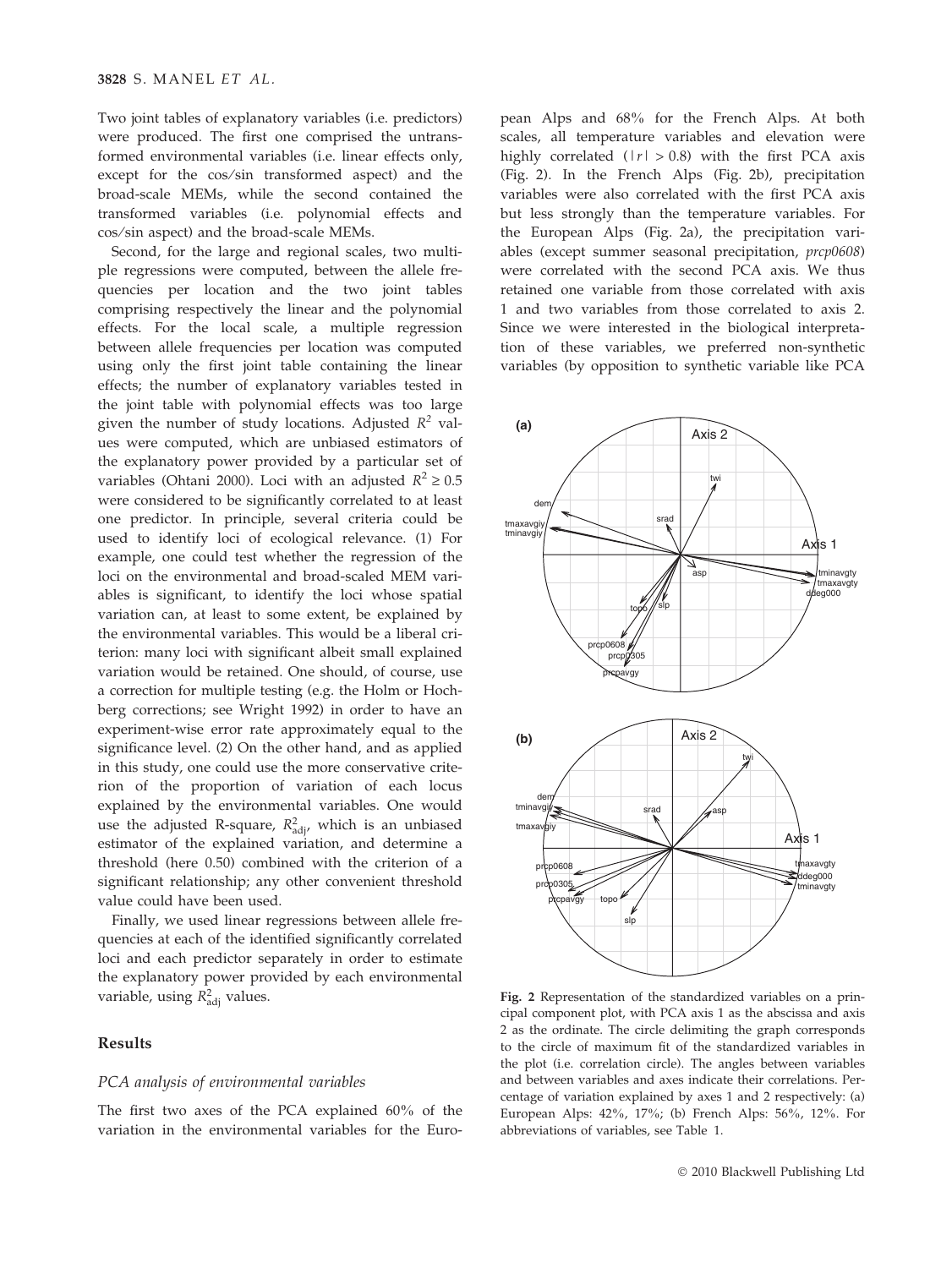loadings, but see Manel et al. 2009 for a corresponding analysis and discussion). We retained the same eight environmental variables for the analysis at all scales: mean minimal temperature per year (tminavgty), annual mean of daily global radiation (srad), spring seasonal precipitation (prcp0305), summer seasonal precipitation (prcp0608), slope (slp), aspect (asp), integrated topographic exposure map (topo), and potential soil humidity (twi).

#### Detecting loci of ecological relevance

MEM analysis identified 11 broad-scaled MEM variables for the European Alps, 5 for the French Alps and 2 for each of the three local-scale analyses. The multiple linear regressions between allele frequencies and the joint table containing the transformed variables (i.e. polynomial effects and cos ⁄ sin aspect) and these broadscaled MEMs, based on the  $R_{\rm adj}^2$  criterion, detected 12% and 11% of all AFLP loci of ecological relevance at the large and regional scales, respectively (Fig. 3a, c; Table 2). Consideration of the linear environmental variables only reduced the percentages of loci with ecological relevance to 10% and 3%, respectively (Fig. 3b, d; Table 2). At the local scale and considering the linear explanatory variables only, we detected 3% of the loci as being of ecological relevance in Chartreuse (Fig. 3e), 16% in Vercors (Fig. 3f), and 17% in the southern French Alps (Fig. 3g; Table 2). Nine of the 21 loci of ecological relevance with a linear response identified at regional scale in the French Alps were also detected at the scale of single massifs (eight in the southern French Alps, one in Vercors). Two out of the 13 loci classified as being of ecological relevance in Chartreuse were also detected in Vercors, and Chartreuse and the southern French Alps also only shared two loci. Ten out of the 78 loci of ecological relevance identified in Vercors were also of ecological relevance in the Southern French Alps.

# Environmental variables acting as potential selective pressures

To quantify the influence of the explanatory variables,  $R_{\text{adj}}^2$  values were estimated in separate regressions between each locus of ecological relevance and each of the eight explanatory variables, and then cumulated by explanatory variable using a bar plot (Fig. 4). At the scale of the European and French Alps, MEM variables had the highest explanatory power with high cumulated  $R_{\text{adj}}^2$  values over all loci of ecological relevance (Fig. 4a–d). The influence of MEM variables was less clear at the local scale (Fig. 4g). At that scale, however, only two explanatory MEM variables were used

compared with 11 and 5 MEM variables at the large and regional scales.

After accounting for spatial effects through MEM variables, tminavgty was the environmental variable with the best explanatory power. It had the highest cumulated  $R_{\text{adj}}^2$  value at all spatial scales, except for the large scale (cubic polynomial) and for the local scale in massifs Vercors and Chartreuse where its scores came second after those of prcp0608 or prcp0305 (Fig. 4). The second major environmental driver of AFLP allele distributions was precipitation (prcp0608 or prcp0305; Fig. 4).

#### Discussion

This paper proposes a new approach to identify loci linked to adaptive variation owing to their correlation with environmental variables, while also considering their spatial variation unaccounted for by the available environmental variables. This approach allowed us to identify loci of ecological relevance under natural conditions (Hamilton et al. 2002; Skot et al. 2002; Karrenberg & Widmer 2008; Schmidt et al. 2008). The originality of our approach lies in the use of broad-scaled MEM variables to model the spatial variation of the loci not accounted for by the environmental predictors included in the analysis (Borcard & Legendre 2002; Borcard et al. 2004; Dray et al. 2006). Moreover, large scale geographical effects on the structure described by genetic markers, which are also retrieved by MEM variables, relate to the influence of historical dynamics of A. alpina. This refinement of environmental association analysis provides a basis for identifying and characterizing genomic regions under selection and to subsequently evaluate their functionality using molecular and experimental approaches (Holderegger et al. 2008).

#### Methodological issues

Our approach combines a simple algorithm (i.e. linear regression) and a powerful measure of model validity (the adjusted  $R^2$ , Ohtani 2000). Other algorithms could be used instead of linear regression (e.g. logistic regression), but measuring the fit of the model would be more difficult because  $R_{\text{adj}}^2$  statistics are not available in generalized linear models (GLM) (Joost et al. 2007; Manel et al. 2009; Poncet et al. 2010). However, multi-model inferential approaches have been developed (Burnham & Anderson 2002) and can also be used in GLM to identify relevant selective pressures and select best models. Future studies on allele distribution models need to consider previous work on algorithms to model species distributions, such as comparative algorithm studies (Elith et al. 2006; Elith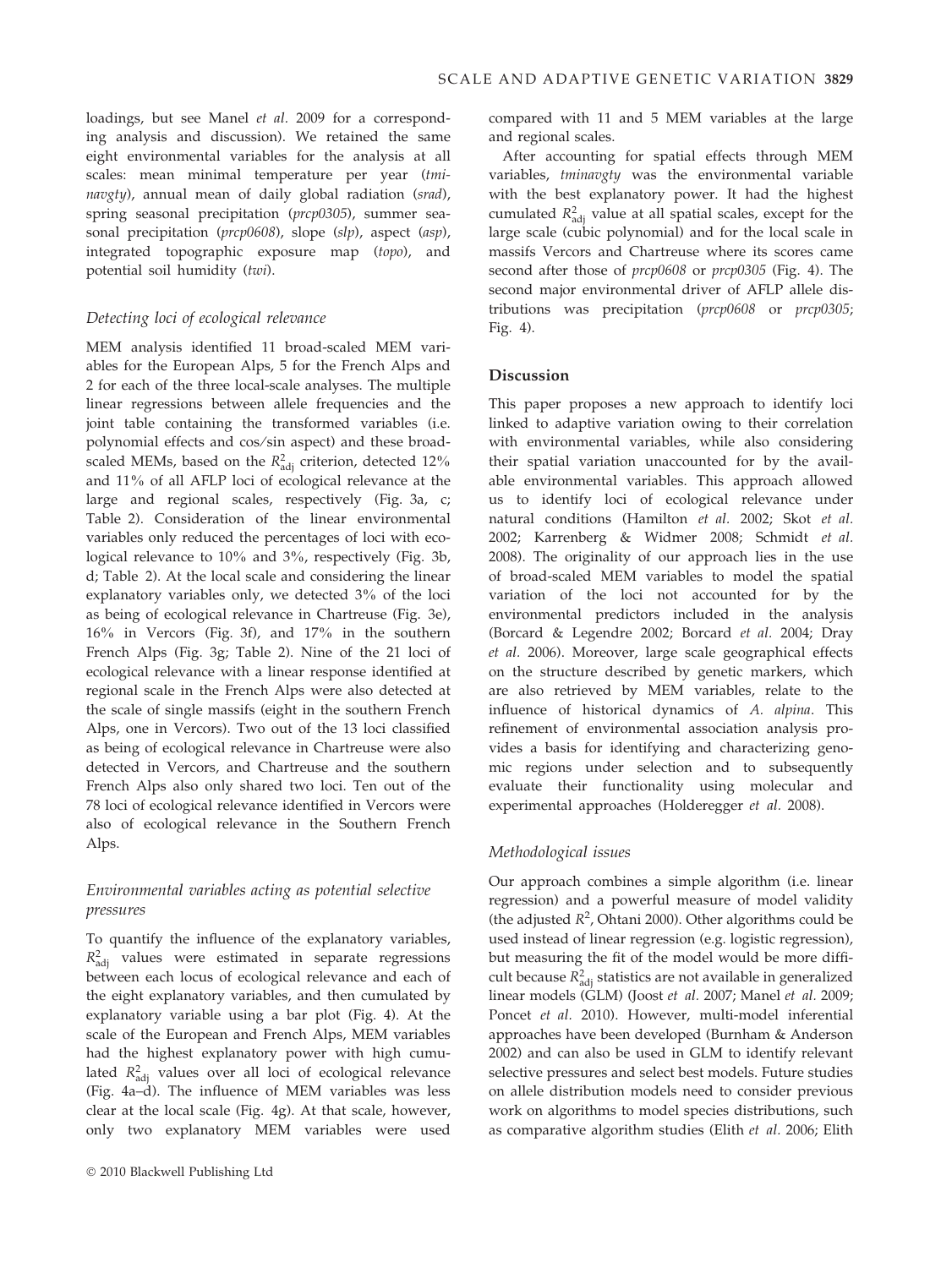

Fig. 3 Frequency of  $R_{\text{adj}}^2$  values from multiple linear regressions of Arabis alpina AFLP allele frequencies per locus and eight environmental variables (see Table 1) and broad-scaled MEMs. Environmental variables (except aspect) were either considered as linear (LE) or as cubic polynomials (PE). Aspect was sin- and cos-transformed. (a) European Alps—PE (17 out of 140 markers had  $R_{\text{adj}}^2 > 0.5 = 12\%$ ; (b) European Alps—LE (14 out of 140 = 10%); (c) French Alps—PE (76 out of 712 = 11%); (d) French Alps—LE (21 out of 712 = 3%); (e) Chartreuse—LE (13 out of 509 = 3%); (f) Vercors—LE (78 out of 498 = 16%); (g) Southern French Alps—LE (101 out of  $588 = 17\%$ ).

& Graham 2009) or review and perspective analyses (Guisan et al. 2002; Thuiller et al. 2008).

If possible, it would also be useful to double-check the ecological relevance of the identified loci using population genomic approaches (Beaumont & Balding 2004; Foll & Gaggiotti 2008). Such approaches are used to detect outlier loci, i.e. those loci more strongly differentiated among populations than expected under neutrality (Beaumont & Nichols 1996; Beaumont & Balding 2004; Foll & Gaggiotti 2008). However, these genomic methods only deal with random samples from genetic populations, hence, they are not suitable for analyzing individuals continuously sampled over space. In our case, the adopted study designs of our two data sets precluded the application of methods relying on genetic population-based allele frequencies.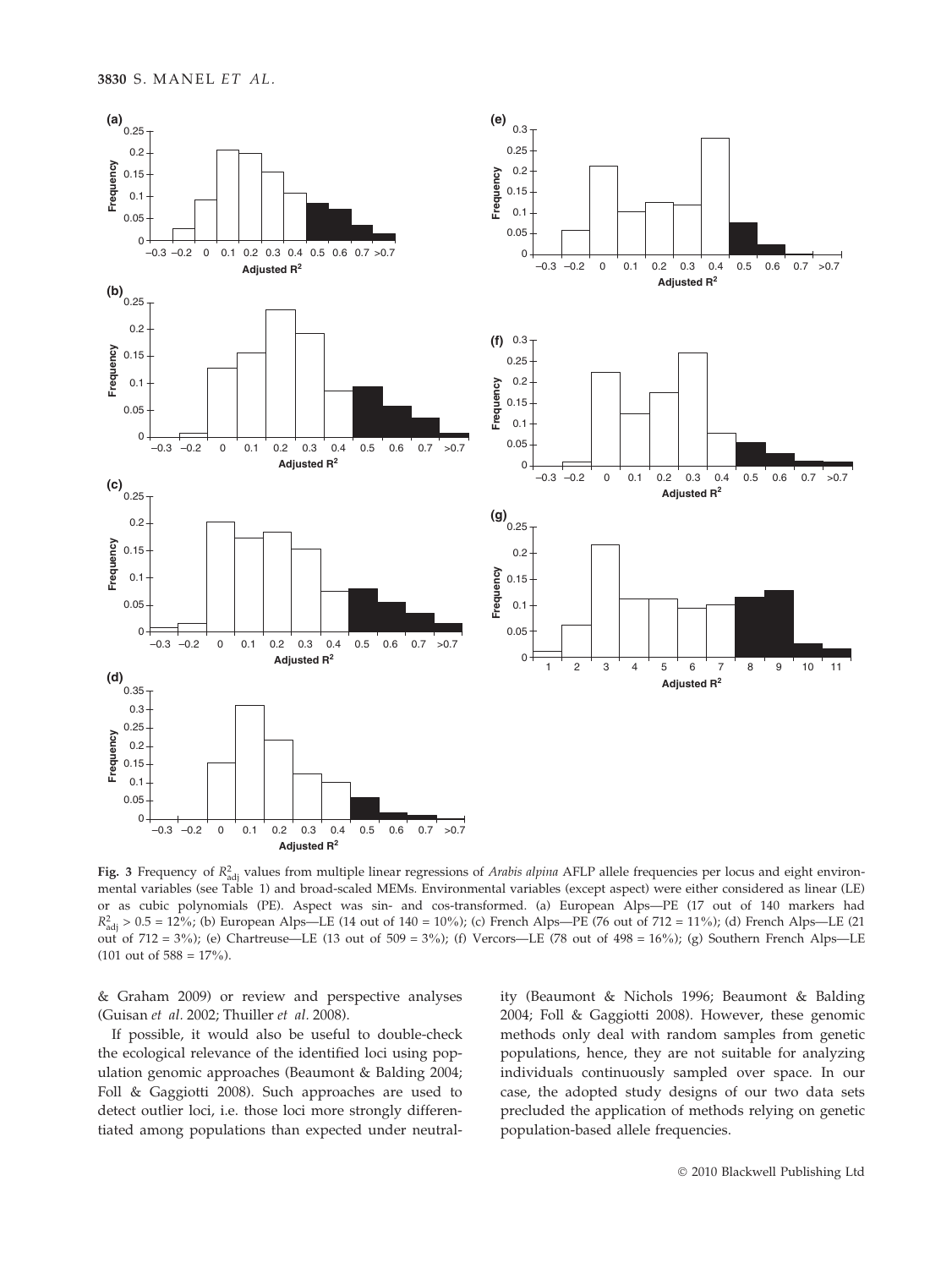Table 2 Number of sites and loci analysed at each of three scales. Number of loci of ecological relevance detected either using cubic polynomials of the environmental variables and MEM variables or linear environmental variables and MEM variables as explanatory variables in multiple regressions

| Scale    | Study area           | Number<br>of sites | Number<br>of loci | Number of<br>loci (cubic) | Number of<br>loci (linear) |
|----------|----------------------|--------------------|-------------------|---------------------------|----------------------------|
| Large    | European Alps        | 44                 | 140               | 17                        | 14                         |
| Regional | French Alps          | 93                 | 712               | 76                        | 21                         |
| Local    | Chartreuse           | 39                 | 509               |                           | 13                         |
|          | Vercors              | 26                 | 498               |                           | 78                         |
|          | Southern French Alps | 30                 | 588               |                           | 101                        |

# Consistency of environmental predictors across different scales

The spatial variation measured by MEM variables seems to be more influential at large and regional scales than at a local scale (Fig. 4). A first explanation for this result is that 11 and 5 MEM variables explained AFLP allele frequencies at the larger scales, while only two MEM variables were identified at the local scale. A second explanation is that at smaller scales, environmental variables are less influenced by broad-scale spatial patterns.

After accounting for broad-scale spatial effects by MEMs, which represent purely geographical variation as well as the effects of unaccounted environmental variables, temperature and precipitation were identified as the two major drivers of allele distributions at all spatial scales, although this was less evident at a local scale (Fig. 4). A similar result was obtained for A. alpina sampled in the French and the Swiss Alps (Poncet et al. 2010). These authors used generalized estimation equations and found AFLP loci correlated with tminavgty, prcp0305, slp and twi. They identified 43 (5.2%) loci significantly related with mean annual minimum temperature in the French Alps, not considering massifs, and 10 (1.2%) in the Swiss Alps. The slightly higher percentage (12% and 11% at large and regional scales, respectively) of putative loci with adaptive relevance identified in the present study can partly be explained by the use of MEM variables that modelled the unaccounted environmental variation and by the higher number of environmental variables used.

Previous studies have shown the importance of temperature and precipitation in plant adaptation (Hamilton et al. 2002; Skot et al. 2002; St Clair et al. 2005; Richardson et al. 2009), and not only in alpine environments (Körner 2003). For example, Richardson et al. (2009) found an effect of both temperature and precipitation on AFLP loci in western white pine, Pinus monticola, from western North America, using population-based outlier loci detection methods (Beaumont & Balding 2004). We see the coincidental responses of temperature and precipitation as a result of these two clinal variables being highly correlated to elevation in the European Alps (Körner 2003). Therefore, both variables vary often in parallel at any scale. On the other hand, the topography-related variables included in our analysis did not co-vary with elevation and thus represented a rather local component of environmental variation. This scale-dependent responsiveness of groups of environmental predictors should be considered in future studies associating adaptive genetic variation to environmental gradients.

A. alpina occurs across a large altitudinal range, which requires specific adaptations to the respective clines in environmental conditions. At the same time, the species may be found in various types of habitats at a local scale, such as scree slopes, rocky outcrops, moist or eutrophic sites. Our analysis did not consider such small-scale micro site variation, which may be the reason why topography-related environmental variables, e.g. *topo* or *twi*, revealed low values of  $R_{\text{adj}}^2$  (Fig. 4). As such, the inferred pattern of adaptation at different scales nicely fitted the ecological niche of A. alpina in the study ranges.

### Scale-specific patterns of adaptation

Our approach detected AFLP loci of ecological relevance at all spatial scales considered. Two and 8% of the loci showed a non-linear relationship of allele frequencies with the environmental variables at the large and the regional scales, respectively, and no significant relationship was detected when considering linear responses. This result illustrates that adaptation was not always a direct linear response to the environment. In addition, we found a higher proportion of loci of ecological relevance responsive to linear environmental predictors at a local scale, namely in the Vercors and the southern French Alps (16% and 17%, respectively); lower percentages of adaptive loci were related to linear predictors at the regional scale of the French Alps and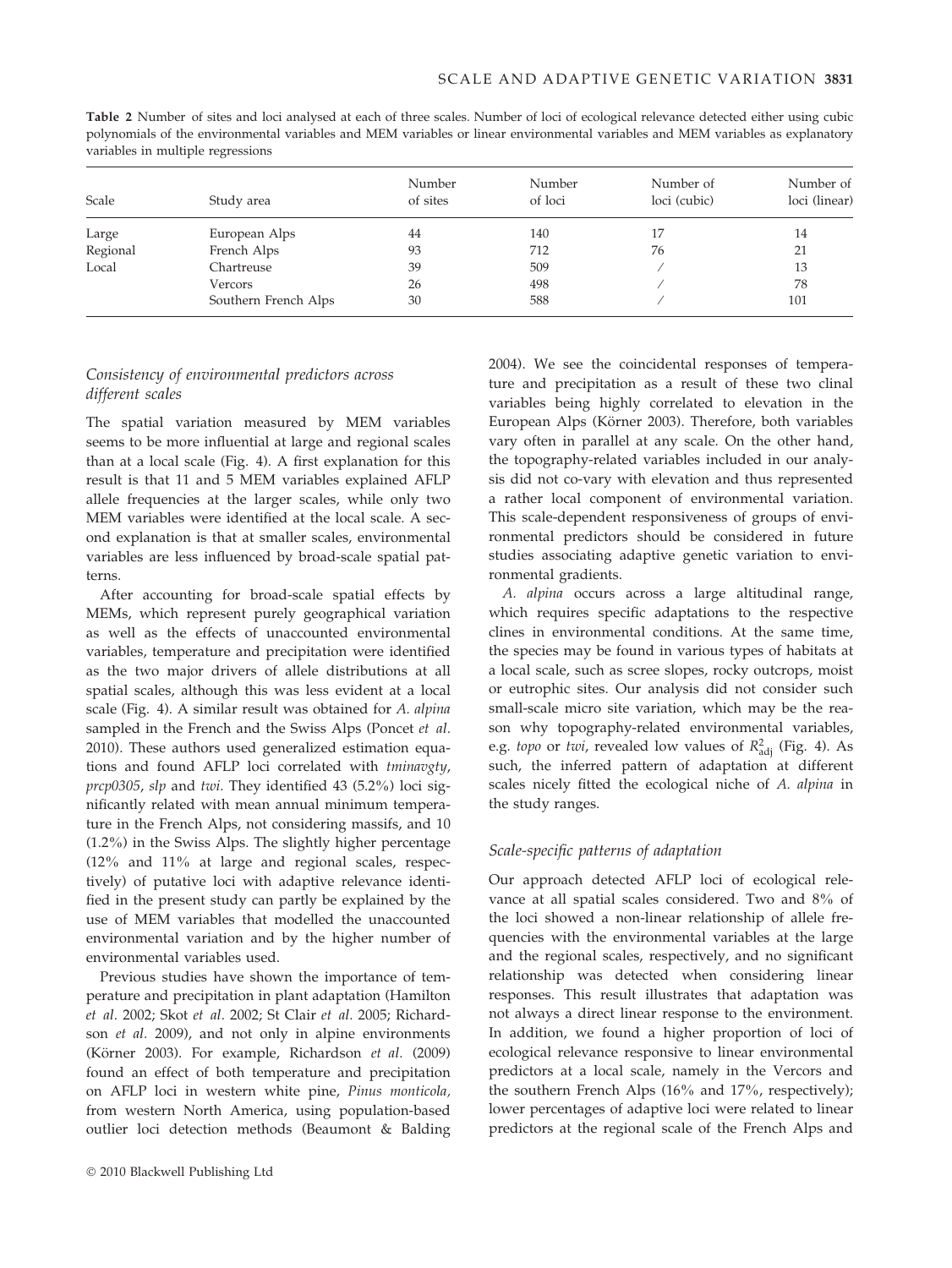

**Fig. 4** Bar plots of  $R_{\rm adj}^2$  values for the loci of ecological relevance presented in black in Fig. 3.  $R_{\rm adj}^2$  values were calculated from simple linear regressions between allele frequencies and the eight environmental variables (either considered as linear (LE) or cubic polynomials (PE)), multiple regressions on sin(aspect) and cos(aspect), or multiple regressions on the broad-scale MEM variables. (a) European Alps—PE (11 MEMs); (b) European Alps—LE; (c) French Alps—PE (5 MEMs); (d) French Alps—LE; (e) Chartreuse—LE (2 MEMs); (f) Vercors—LE (2 MEMs); (g) Southern French Alps—LE (2 MEMs).

at the local scale of the Chartreuse massif. However, 43% of the loci of ecological relevance were in common between the regional and local scales.

The above results suggest that there may be two different types of adaptive responses acting on A. alpina. Many loci are probably involved in site-specific local

adaptation, hence the large number of loci of ecological relevance at local scale, while other ecologically relevant loci are mainly involved in more general adaptive responses at larger geographical scales. The latter type likely reflects selective pressures consistent across scales in alpine plants (Körner 2003), such as adaptation to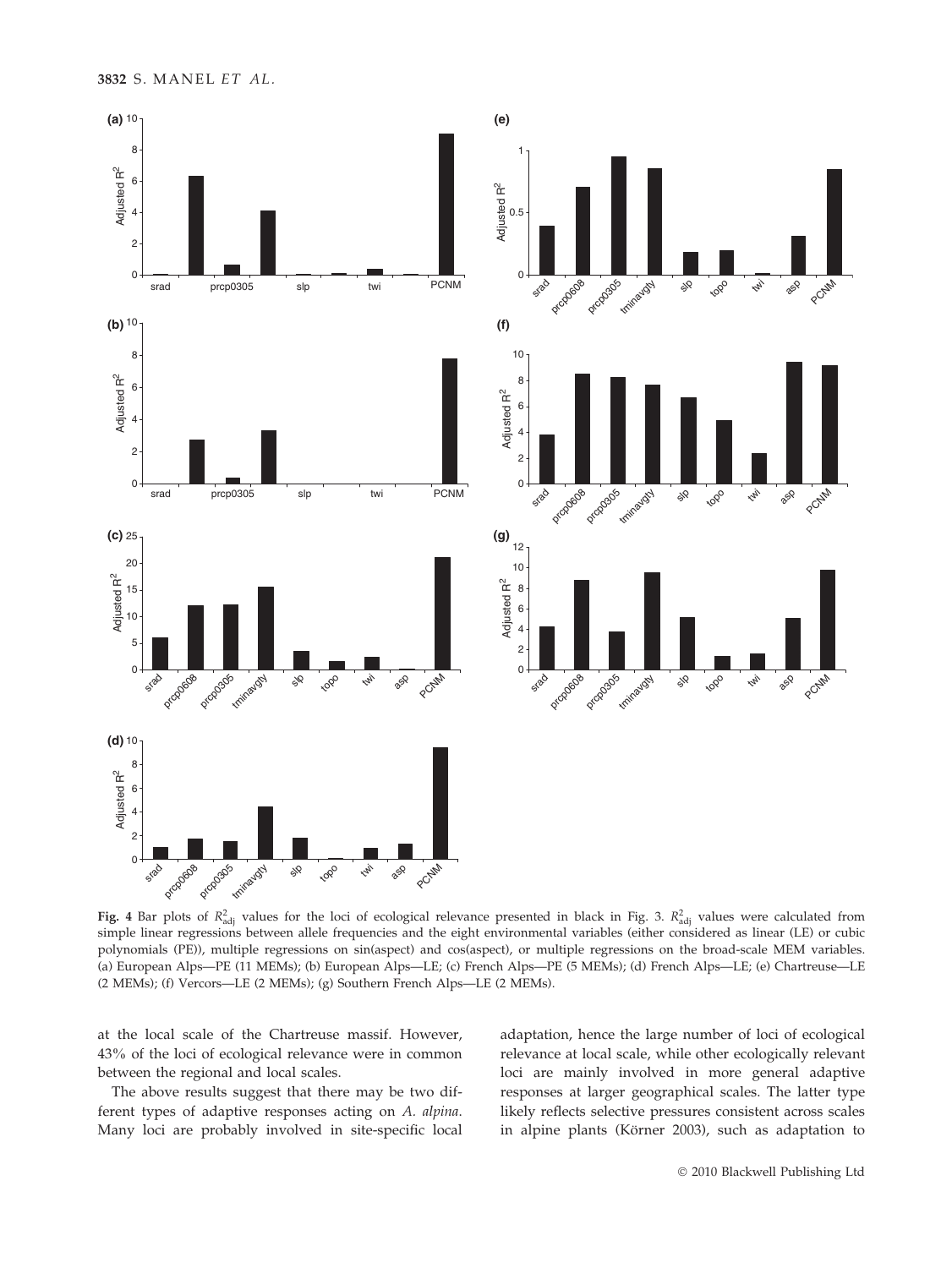altitude or frost. In contrast, adaptive fine-tuning of gene regulation and expression acts at a local scale. The involvement of many genes in ecologically important traits as well as the action of local networks of gene regulation have recently been reviewed for plants and, in particular, for Arabidopsis thaliana (Alonso-Blanco et al. 2009). However, the interpretation of our comparisons across scales is preliminary for two reasons. First, there is large variation in the number of loci of ecological relevance among replicates at the local scale (3–17% of the loci). Second, we have no replicates available at the regional and large scales and, therefore, cannot assess the level of confidence in these estimates. Additional studies across various scales are needed before generalizations can be made.

## Limitations and perspectives

Until recently, the AFLP technique was the most convenient method for obtaining large numbers of molecular markers for genomic studies in non-model organism, for which no a priori sequence knowledge was available (Meudt & Clarke 2007). We took advantage of this circumstance, making use of two large data sets to introduce our new approach. While the AFLP loci used in our study were not the same at large versus regional and local scales, we obtained a similar result for all scales, namely that temperature and precipitation are the major drivers of allele distributions after spatial signals were accounted for. This congruence gives strong support for the significance of the loci identified as ecologically relevant. Recent advances in next-generation sequencing technology and their increasing affordability (Hudson 2008) will allow us to replace AFLP by other, more informative markers such as expressed sequence tags (ESTs) or single-nucleotide polymorphisms (SNPs) (Manel et al. 2010) and to rely on more comprehensive genomic resources in environmental association studies. The very near future will see large SNP data sets with functional information for each SNP and large environmental databases (Manel et al. 2010) becoming available. However, whether SNPs (from candidate genes) or AFLPs are used, scarcely matters for this study: the only claim we make here is that our loci of ecological relevance are linked to genomic regions under selection. Even though it may be appealing to study SNPs within coding sequences, these may still refer to synonymous mutations with no change in protein function and, therefore, be non-adaptive like any anonymous marker. Experimental proof of the truly selective nature of a particular marker will ultimately be required in the case of AFLPs as well as SNPs.

Our results illustrate the potential of allele distribution models for identifying loci that are potentially influenced by natural selection along complex environmental gradients. Accounting for spatial and possibly unidentified environmental variation using MEM spatial eigenfunctions allowed us to detect a high number of loci of ecological relevance. However, allele distribution models only identify loci that are physically linked to genomic regions harbouring genes that display relevant adaptive variation. Simultaneously, they identify potential selective pressures. Hence, the next steps in the analysis of the adaptive value of such loci will be to characterize them using genomic information, pinpoint the underlying genes and their variation on a molecular basis, and test their ecological relevance in selection experiments (Gienapp et al. 2008; Hoffmann & Willi 2008). The rapid increase in sequence availability (Martin & Martin 2010), including sequences from non-model organisms, should pave the way for rapid progress in the study of adaptive response to environmental variation and change.

# Acknowledgements

This work was conducted as part of the Landscape Genetics Working Group (SM, RH and PL) supported by the National Center for Ecological Analysis and Synthesis, a centre funded by NSF (Grant #DEB-0553768), the University of California, Santa Barbara, and the State of California. SM was also supported by the Institut Universitaire de France. Contributions of RH and FG were associated with the CCES-BIOCHANGE project of the ETH domain. We also thank the EC-supported project INTRABIODIV and its consortium for providing the data set across the European Alps. We are thankful to S. Dray for helpful comments on MEM analysis. We also thank Victoria Sork, Bryan Epperson, Deborah Zulliger and several anonymous reviewers for helpful comments on earlier versions of the manuscript.

#### References

- Alonso-Blanco C, Aarts MGM, Bentsink L et al. (2009) What has natural variation taught us about plant development, physiology, and adaptation? Plant Cell, 21, 1877–1896.
- Alvarez N, Thiel-Egenter C, Tribsch A et al. (2009) History or ecology? Substrate type as a major driver of spatial genetic structure in Alpine plants. Ecology Letters, 12, 632–640.
- Ansell SW, Grundmann M, Russell SJ, Schneider H, Vogel JC (2008) Genetic discontinuity, breeding-system change and population history of Arabis alpina in the Italian Peninsula and adjacent Alps. Molecular Ecology, 17, 2245– 2257.
- Beaumont MA, Balding DJ (2004) Identifying adaptive genetic divergence among populations from genome scans. Molecular Ecology, 13, 969–980.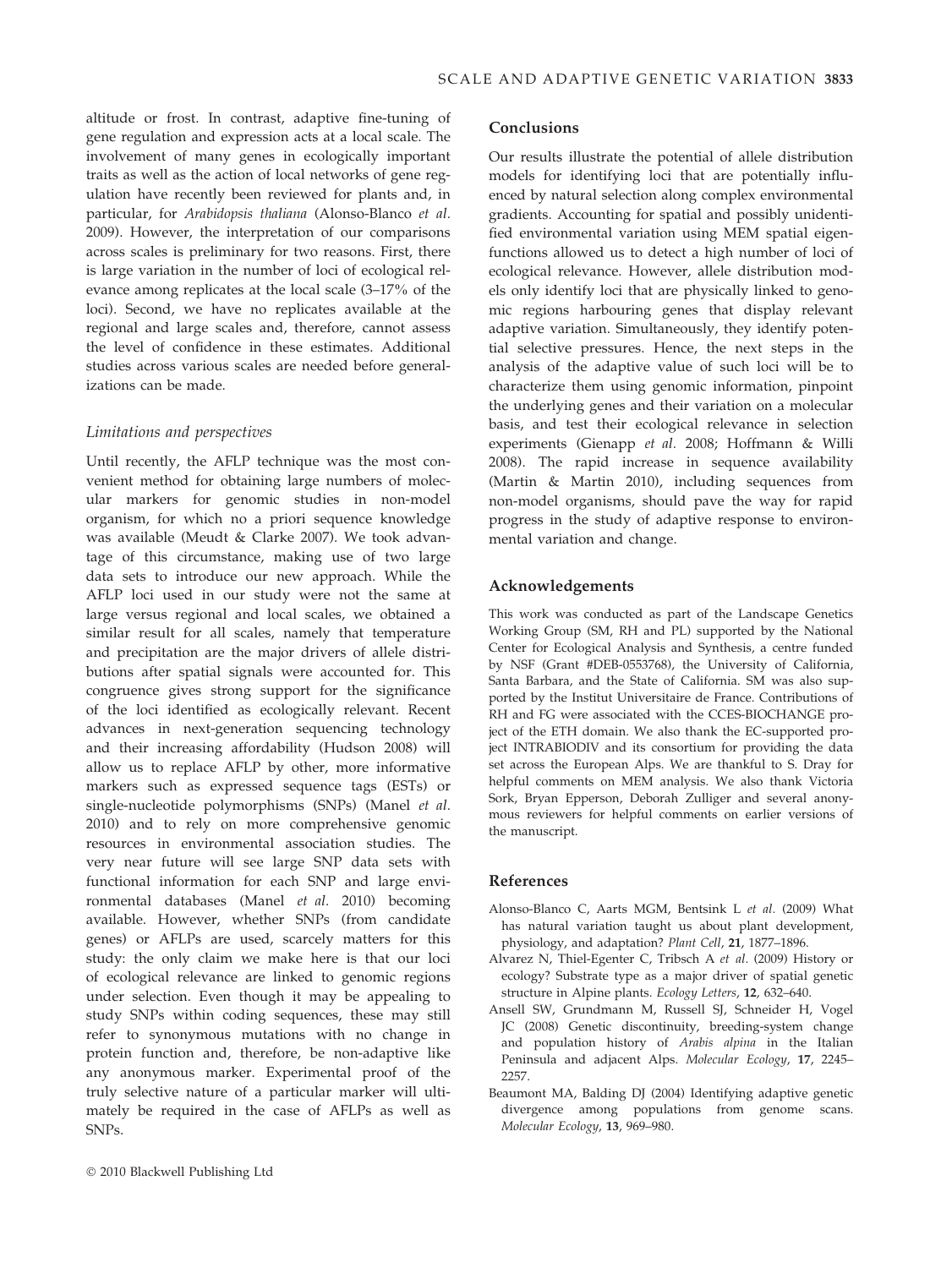- Beaumont MA, Nichols RA (1996) Evaluating loci for use in the genetic analysis of population structure. Proceedings of the Royal Society of London, Series B, 263, 1619–1626.
- Bonin A (2008) Population genomics: a new generation of genome scans to bridge the gap with functional genomics. Molecular Ecology, 17, 3583–3584.
- Bonin A, Miaud C, Taberlet P, Pompanon F (2006) Explorative genome scan to detect candidate loci for adaptation along a gradient of altitude in the common frog (Rana temporaria). Molecular Biology and Evolution, 23, 773–783.
- Borcard D, Legendre P (2002) All-scale spatial analysis of ecological data by means of principal coordinates of neighbour matrices. Ecological Modelling, 153, 51–68.
- Borcard D, Legendre P, Avois-Jacquet C, Tuomisto H (2004) Dissecting the spatial structure of ecological data at multiple scales. Ecology, 85, 1826–1832.
- Bovet L, Kammer PM, Meylan-Bettex M, Guadagnuolo R, Matera V (2006) Cadmium accumulation capacities of Arabis alpina under environmental conditions. Environmental and Experimental Botany, 57, 80–88.
- Burnham K, Anderson A (2002) Model Selection and Multi-model Inference: A Practical Information-Theoretic Approach, 2nd edn. Springer, New York.
- Conover DO, Clarke LM, Munch SB, Wagner GN (2006) Spatial and temporal scales of adaptive divergence in marine fishes and the implications for conservation. Journal of Fish Biology, 69, 21–47.
- Diniz-Filho JAF, Nabout JC, Telles MPD, Soares TN, Rangel T (2009) A review of techniques for spatial modeling in geographical, conservation and landscape genetics. Genetics and Molecular Biology, 32, 203–211.
- Dray S, Legendre P, Peres-Neto PR (2006) Spatial modelling: a comprehensive framework for principal coordinate analysis of neighbour matrices (PCNM). Ecological Modelling, 196, 483–493.
- Ehrich D, Gaudeul M, Assefa A et al. (2007) Genetic consequences of Pleistocene range shifts: contrast between the Arctic, the Alps and the East African mountains. Molecular Ecology, 16, 2542–2559.
- Elith J, Graham CH (2009) Do they? How do they? WHY do they differ? On finding reasons for differing performances of species distribution models. Ecography, 32, 66–77.
- Elith J, Graham CH, Anderson RP et al. (2006) Novel methods improve prediction of species' distributions from occurrence data. Ecography, 29, 129–151.
- Endler J (1986) Natural Selection in the Wild. Princeton University Press, New Jersey, USA.
- Epperson B (2003) Geographical Genetics. Princeton University Press, New Jersey, USA.
- Foll M, Gaggiotti O (2008) A genome scan method to identify selected loci appropriate for both dominant and codominant markers: a Bayesian perspective. Genetics, 180, 977–993.
- Garcia D, Rodriguez-Cabal MA, Amico GC (2009) Seed dispersal by a frugivorous marsupial shapes the spatial scale of a mistletoe population. Journal of Ecology, 97, 217–229.
- Gaston K, Blackburn T (2009) Pattern and Process in Macroecology. Blackwell Science, Oxford.
- Gazol A, Ibanez R (2010) Variation of plant diversity in a temperate unmanaged forest in northern Spain: behind the environmental and spatial explanation. Plant Ecology, 207, 1–11.
- Gienapp P, Teplitsky C, Alho JS, Mills JA, Merila J (2008) Climate change and evolution: disentangling environmental and genetic responses. Molecular Ecology, 17, 167–178.
- Gugerli F, Englisch T, Niklfeld H et al. (2008) Relationships among levels of biodiversity and the relevance of intraspecific diversity in conservation—a project synopsis. Perspectives in Plant Ecology, Evolution and Systematics, 10, 259–281.
- Guisan A, Edwards TC, Hastie T (2002) Generalized linear and generalized additive models in studies of species distributions: setting the scene. Ecological Modelling, 157, 89– 100.
- Hamilton NRS, Skot L, Chorlton KH, Thomas ID, Mizen S (2002) Molecular genecology of temperature response in Lolium perenne: 1. preliminary analysis to reduce false positives. Molecular Ecology, 11, 1855–1863.
- Herrera CM, Bazaga P (2008) Population-genomic approach reveals adaptive floral divergence in discrete populations of a hawk moth-pollinated violet. Molecular Ecology, 17, 5378– 5390.
- Herrmann D, Poncet B, Manel S et al. (2010) Selection criteria for scoring amplified length polymorphisms (AFLPs) and their effect on the reliability of population genetic parameter estimates. Genome, 53, 302–310.
- Hirao AS, Kudo G (2004) Landscape genetics of alpinesnowbed plants: comparisons along geographic and snowmelt gradients. Heredity, 93, 290-298.
- Hoffmann A, Willi Y (2008) Detecting genetic response to environmental change. Nature Reviews Genetics, 9, 421–432.
- Holderegger R, Herrmann D, Poncet B et al. (2008) Land ahead: Using genome scans to identify molecular markers of adaptive relevance. Plant Ecology and Diversity, 1, 273-283.
- Hudson ME (2008) Sequencing breakthroughs for genomic ecology and evolutionary biology. Molecular Ecology Resources, 8, 3–17.
- Jombart T, Dray S, Dufour AB (2009) Finding essential scales of spatial variation in ecological data: a multivariate approach. Ecography, 32, 161–168.
- Joost S, Bonin A, Bruford MW et al. (2007) A spatial analysis method (SAM) to detect candidate loci for selection: towards a landscape genomics approach to adaptation. Molecular Ecology, 16, 3955–3969.
- Karrenberg S, Widmer A (2008) Ecologically relevant genetic variation from a non-Arabidopsis perspective. Current Opinion in Plant Biology, 11, 156–162.
- Körner C (2003) Alpine Plant Life: Functional Plant Ecology of High Mountain Ecosystems, 2nd edn. Springer, New York, USA.
- Legendre P (1993) Spatial autocorrelation—trouble or new paradigm. Ecology, 74, 1659–1673.
- Legendre P, Legendre L (1998) Numerical Ecology, 2nd English edition. Elsevier, Amsterdam.
- Legendre P, Borcard D, Peres-Neto PR (2005) Analyzing beta diversity: partitioning the spatial variation of community composition data. Ecological Monographs, 75, 435–450.
- Manel S, Segelbacher G (2009) Perspectives and challenges in landscape genetics. Molecular Ecology, 18, 1821–1822.
- Manel S, Conord C, Després L (2009) Genome scan to assess the respective roles of host-plant and environmental constraints on the adaptation of a widespread insect. BMC Evolutionary Biology, 9, 288.